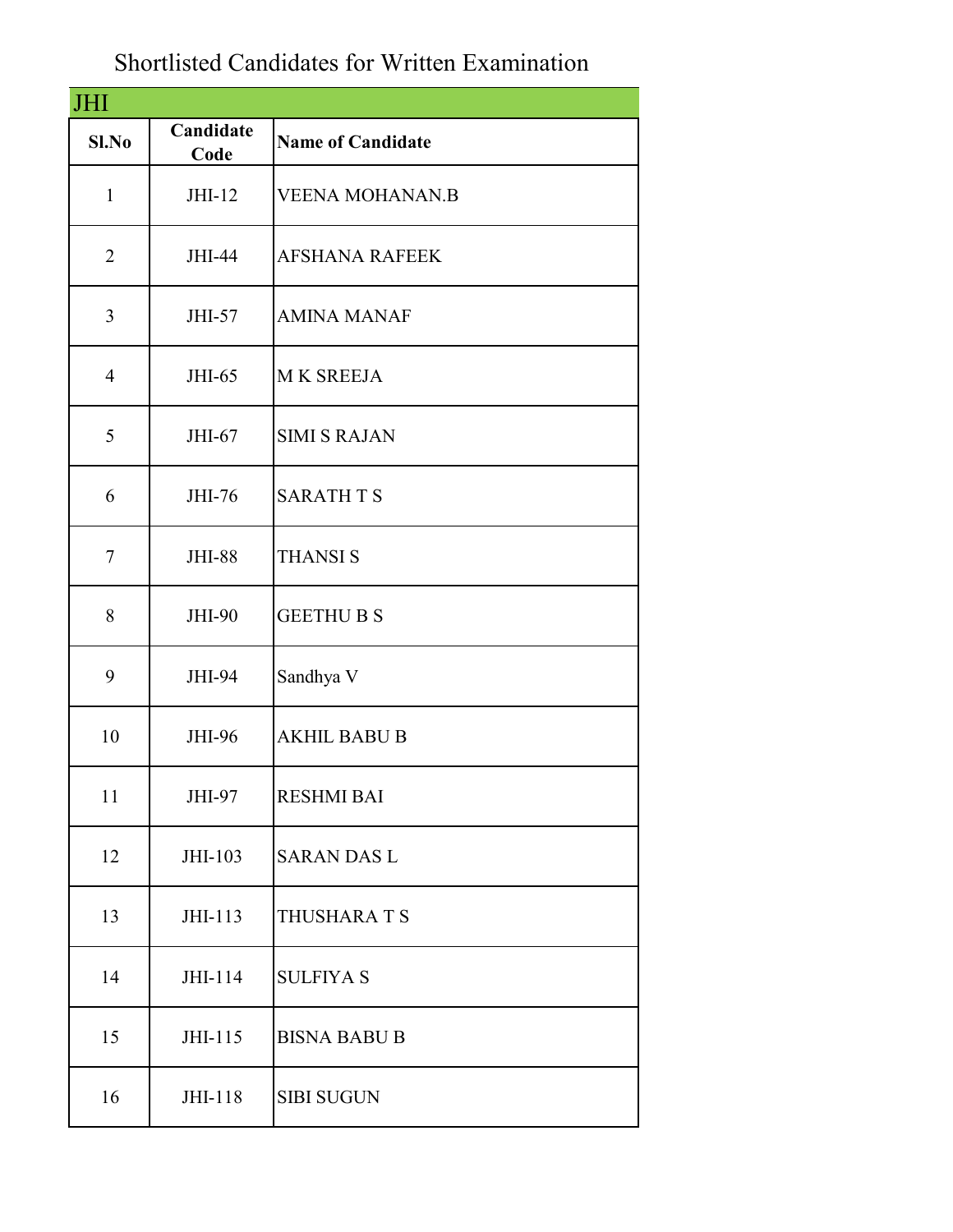| Sl.No | Candidate<br>Code | <b>Name of Candidate</b>  |
|-------|-------------------|---------------------------|
| 17    | JHI-121           | <b>RESHMA A</b>           |
| 18    | JHI-124           | Anija T G                 |
| 19    | JHI-125           | <b>ADEENA AJITH</b>       |
| 20    | JHI-129           | <b>REJNA RAHIM</b>        |
| 21    | JHI-130           | <b>APARNA SREEKUMAR</b>   |
| 22    | JHI-135           | <b>MARYKUTTY S</b>        |
| 23    | JHI-136           | <b>LALKRISHNA</b>         |
| 24    | JHI-138           | <b>RAGIL BABU</b>         |
| 25    | JHI-139           | VARSHA V K                |
| 26    | JHI-140           | Anjana.A                  |
| 27    | JHI-141           | <b>ANEENA. A</b>          |
| 28    | JHI-142           | <b>RAZEENA BEEGUM S R</b> |
| 29    | JHI-143           | ROHINI.M                  |
| 30    | JHI-144           | <b>SHYMINS</b>            |
| 31    | JHI-145           | <b>THUSHARA S</b>         |
| 32    | JHI-146           | <b>ANJU KRISHNAN</b>      |
| 33    | JHI-152           | ANEESH. A                 |
| 34    | JHI-153           | <b>ANJU RAJ G</b>         |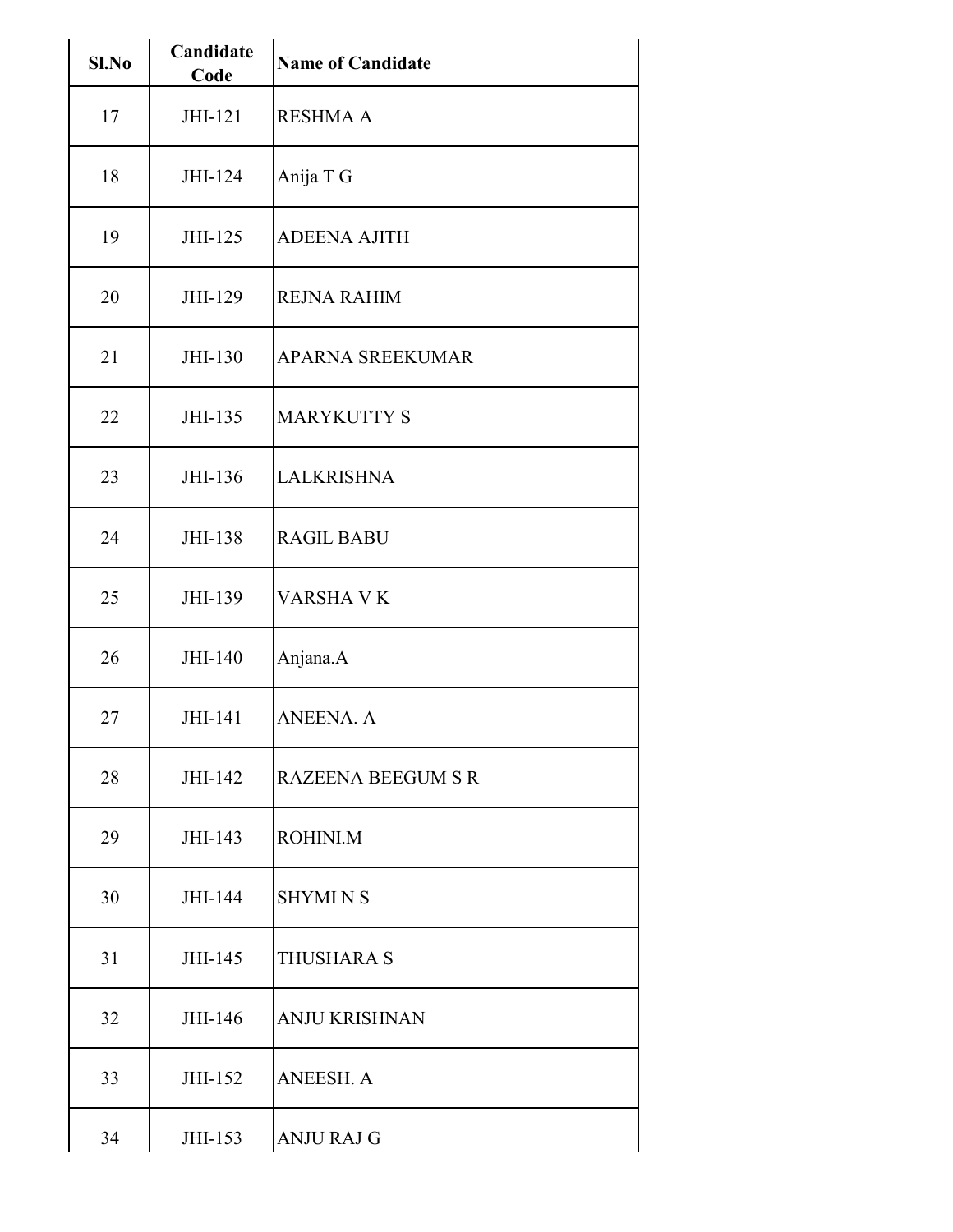| Sl.No | Candidate<br>Code | <b>Name of Candidate</b> |
|-------|-------------------|--------------------------|
| 35    | JHI-154           | <b>ASWATHY S BABU</b>    |
| 36    | JHI-157           | <b>BIJITHARANI B G</b>   |
| 37    | JHI-158           | <b>VINAYAK S NAIR</b>    |
| 38    | JHI-163           | <b>NAJILA NAJEEB</b>     |
| 39    | JHI-164           | <b>ARYAV</b>             |
| 40    | JHI-166           | <b>ROHINI R</b>          |
| 41    | JHI-167           | <b>REMYAMOHAN</b>        |
| 42    | JHI-169           | <b>RAJANA A R</b>        |
| 43    | JHI-171           | <b>AJITH S J</b>         |
| 44    | JHI-172           | PRIYA PRASAD             |
| 45    | JHI-173           | Soorya M S               |
| 46    | JHI-175           | <b>LEKSHMI S</b>         |
| 47    | JHI-178           | Anjana R Pillai          |
| 48    | JHI-179           | <b>MAYALR</b>            |
| 49    | JHI-180           | <b>HARSHA A J</b>        |
| 50    | JHI-181           | Fahad Bin Asharaf        |
| 51    | JHI-184           | <b>RAJI MARY R</b>       |
| 52    | JHI-185           | AJMI A R                 |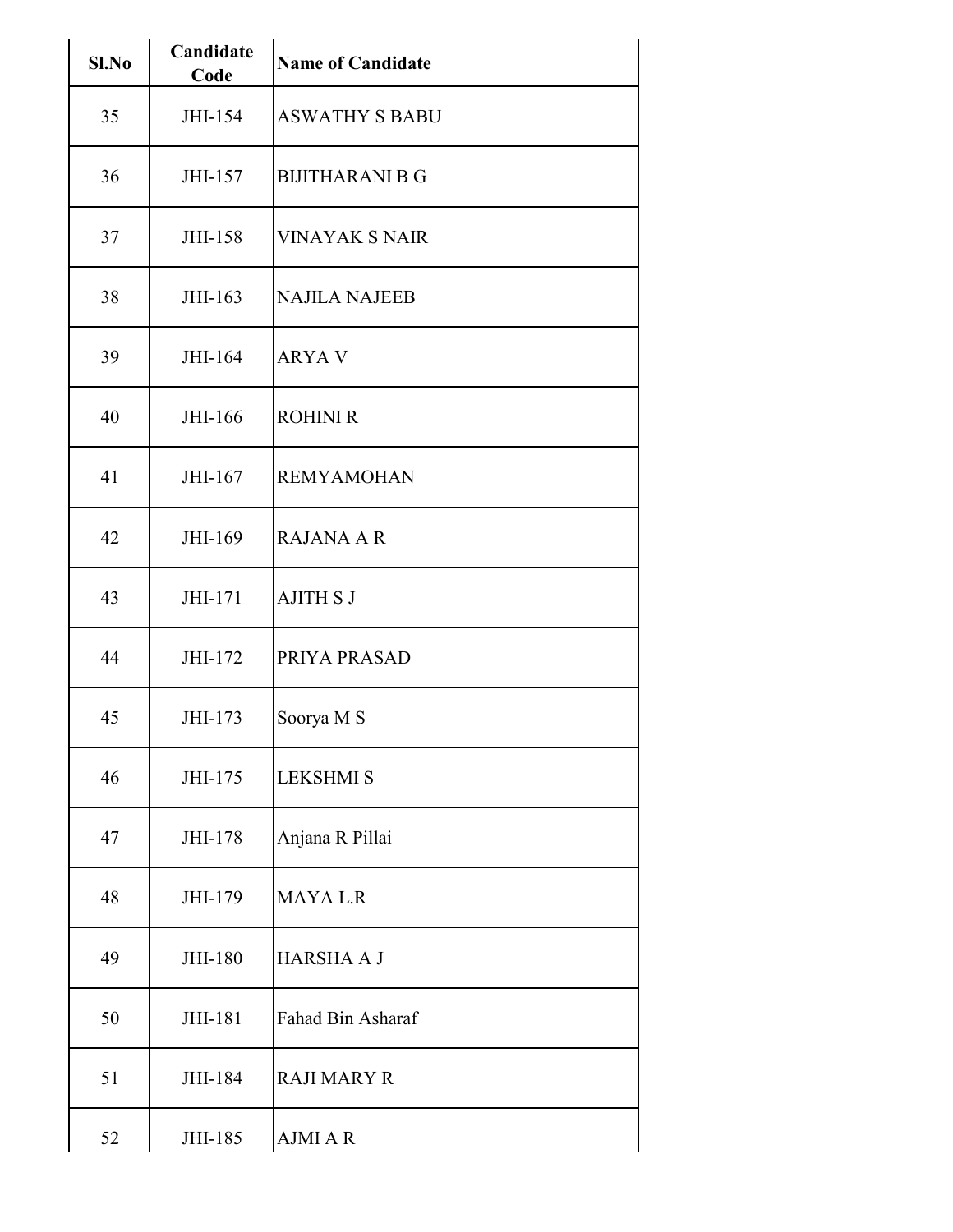|       | Candidate |                          |
|-------|-----------|--------------------------|
| Sl.No | Code      | <b>Name of Candidate</b> |
| 53    | JHI-186   | <b>MANISHA.S</b>         |
| 54    | JHI-187   | <b>MANJUK</b>            |
| 55    | JHI-188   | <b>SULFIYA S</b>         |
| 56    | JHI-189   | <b>REMYA BHASKARAN</b>   |
| 57    | JHI-192   | <b>SAJIN NAZEEM</b>      |
| 58    | JHI-194   | <b>REMEES MUHAMMED</b>   |
| 59    | JHI-195   | <b>ANUMOL RAJU S</b>     |
| 60    | JHI-196   | Athira K G               |
| 61    | JHI-201   | <b>ASITHA A S</b>        |
| 62    | JHI-204   | <b>ALSIYA A L</b>        |
| 63    | JHI-205   | <b>SOUMYA LEKSHMANAN</b> |
| 64    | JHI-206   | <b>AMRUTHA V M</b>       |
| 65    | JHI-207   | <b>SUJAKR</b>            |
| 66    | JHI-208   | <b>SAJEENA A P</b>       |
| 67    | JHI-209   | <b>ANJUMS</b>            |
| 68    | JHI-211   | <b>SHYJI S</b>           |
| 69    | JHI-215   | <b>ATHIRA M S</b>        |
| 70    | JHI-216   | <b>RAJESH KUMAR R</b>    |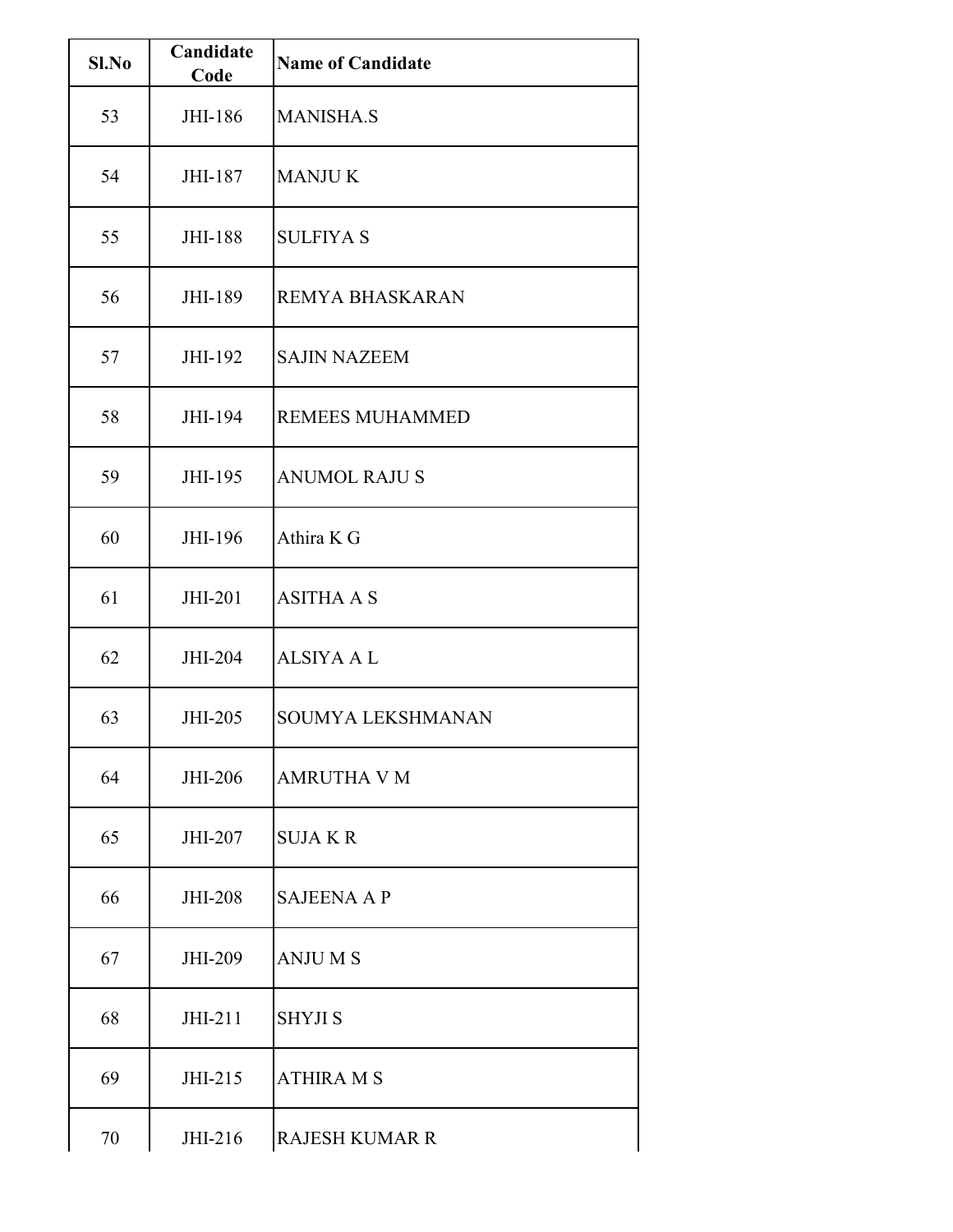| Sl.No | Candidate<br>Code | <b>Name of Candidate</b> |
|-------|-------------------|--------------------------|
| 71    | JHI-218           | <b>ANEERA A</b>          |
| 72    | JHI-219           | <b>REVATHY P R</b>       |
| 73    | JHI-220           | <b>VEENA B</b>           |
| 74    | JHI-225           | <b>SHEHINA MOL N</b>     |
| 75    | JHI-226           | PRAVEENA ML              |
| 76    | JHI-228           | <b>SANDHYA SASI</b>      |
| 77    | JHI-229           | <b>LIBIN BABU</b>        |
| 78    | JHI-230           | <b>SARANYA S</b>         |
| 79    | JHI-232           | NIDHISH H                |
| 80    | JHI-233           | <b>KRISHNA PRIYA.A.S</b> |
| 81    | JHI-237           | <b>NIMISHA M</b>         |
| 82    | JHI-239           | Gautham S                |
| 83    | JHI-241           | SHIJULAL.G               |
| 84    | JHI-242           | <b>ATHIRAMOL S</b>       |
| 85    | JHI-246           | DIVYA LEKSHMI M J        |
| 86    | JHI-249           | <b>SUMAYYA A</b>         |
| 87    | JHI-250           | <b>MAYAMOL MT</b>        |
| 88    | JHI-253           | <b>SOORYA R BABU</b>     |